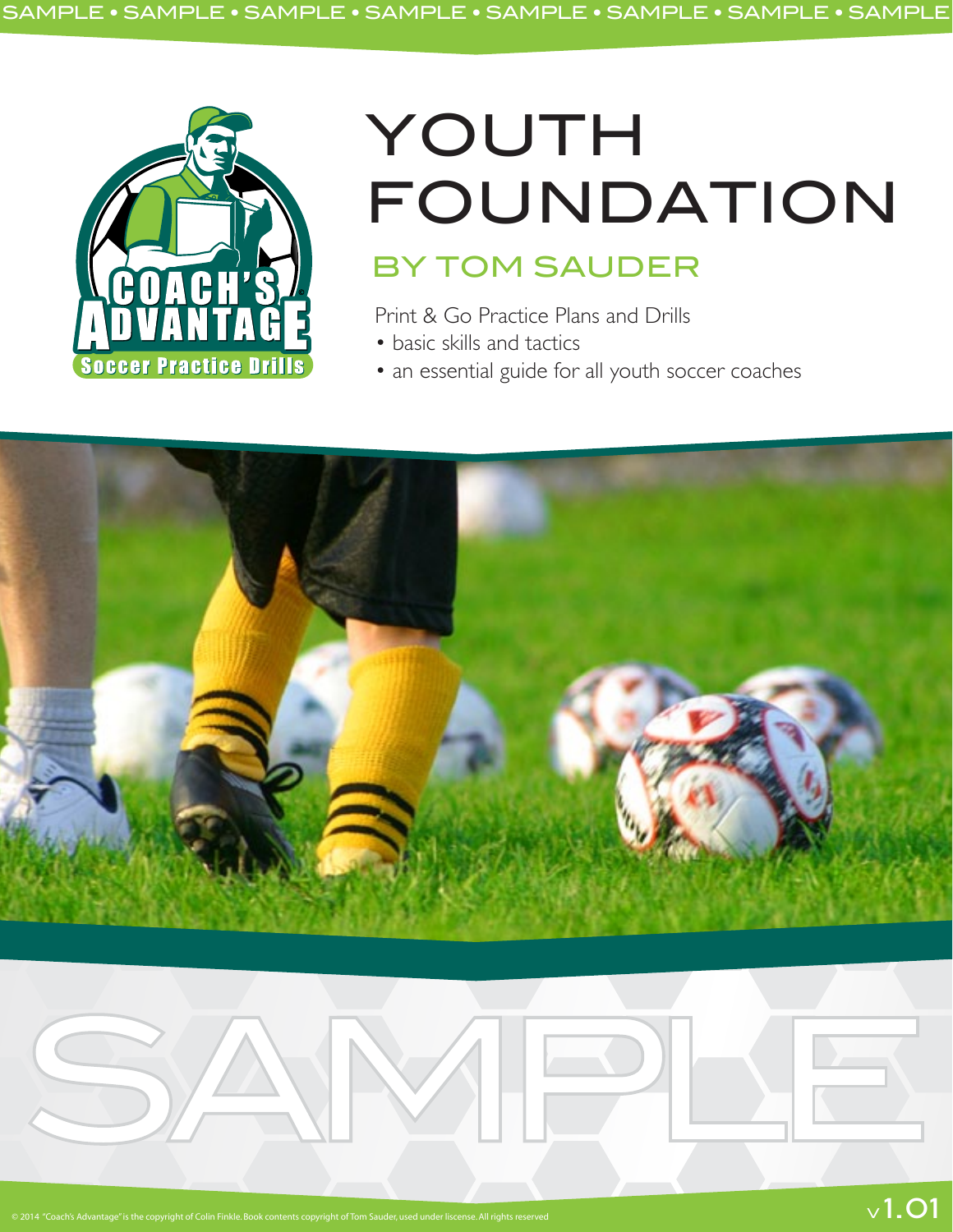#### TABLE OF CONTENTS

| Acknowledgement<br>Introduction<br>Our Philosophy<br><b>Usage Recommendations</b><br><b>Practices Summary Matrix</b><br><b>Season Practice Sequences</b> | 4<br>5<br>6<br>$\overline{7}$<br>8<br>9 |
|----------------------------------------------------------------------------------------------------------------------------------------------------------|-----------------------------------------|
| <b>Print &amp; Go Practices</b>                                                                                                                          | <u> 10</u>                              |
| # 1 Shooting, Ball Control, Flank Attack                                                                                                                 | 11                                      |
| $# 2$ Moves, 1v1                                                                                                                                         | 12<br>13                                |
| # 3 Shooting, Speed, Change of Direction<br>#4 Shooting, Reaction, Scoring<br>۰                                                                          | 14                                      |
| # 5 Passing, Dribbling, Shooting<br>۰                                                                                                                    | 15                                      |
| # 6 Flank Attack, Shooting, Anticipation                                                                                                                 | 16                                      |
| #7 Defending, Agility, Speed<br>٠                                                                                                                        | 17                                      |
| # 8 Moves, Passing, Transition Play                                                                                                                      | 18                                      |
| # 9 Moves, Shooting, Flank Attack<br>٠                                                                                                                   | 19                                      |
| #10 Moves, Passing, Reaction<br>٠                                                                                                                        | 20                                      |
| <u>Warm-Ups</u>                                                                                                                                          | <u> 21</u>                              |
| # 1 Dribbling, Receiving the Ball                                                                                                                        | <u>22</u>                               |
| # 2 Change of Direction, Moves                                                                                                                           | 23                                      |
| # 3 Dribbling, Moves<br>۰                                                                                                                                | 24                                      |
| #4 Dribbling, Receiving, Reaction<br>٠                                                                                                                   | 25                                      |
| # 5 Dribbling, Overlap Passing, Reaction                                                                                                                 | 26                                      |
| #6 Anticipation, Dribbling<br>$\blacksquare$                                                                                                             | 27                                      |
| # 7 Agility, Dribbling                                                                                                                                   | 28                                      |
| #8 Moves #1<br>٠                                                                                                                                         | 29                                      |
| # 9 Moves #2                                                                                                                                             | 30                                      |
| #10 Moves, Reaction                                                                                                                                      | 31                                      |
| <b>Technical Skills</b>                                                                                                                                  | <u>32</u>                               |
| #1 Change of Direction, Dribble and Shoot                                                                                                                | 33                                      |
| # 2 Change of Direction, Cut Backs                                                                                                                       | 34                                      |
| #3 Dribble and Shoot #1                                                                                                                                  | 35                                      |
| #4 Dribble and Shoot #2                                                                                                                                  | 36                                      |
| #5 Overlap Runs with 2v1, scoring                                                                                                                        | 37                                      |
| #6 Pass and Shoot                                                                                                                                        | 38                                      |
| #7 Defending 2 Goals                                                                                                                                     | 39                                      |
| # 8 4 v 2 Passing                                                                                                                                        | 40                                      |
| #9 Dribble and Shoot #3                                                                                                                                  | 41                                      |
| #10 3 v 6 Defending                                                                                                                                      | 42                                      |

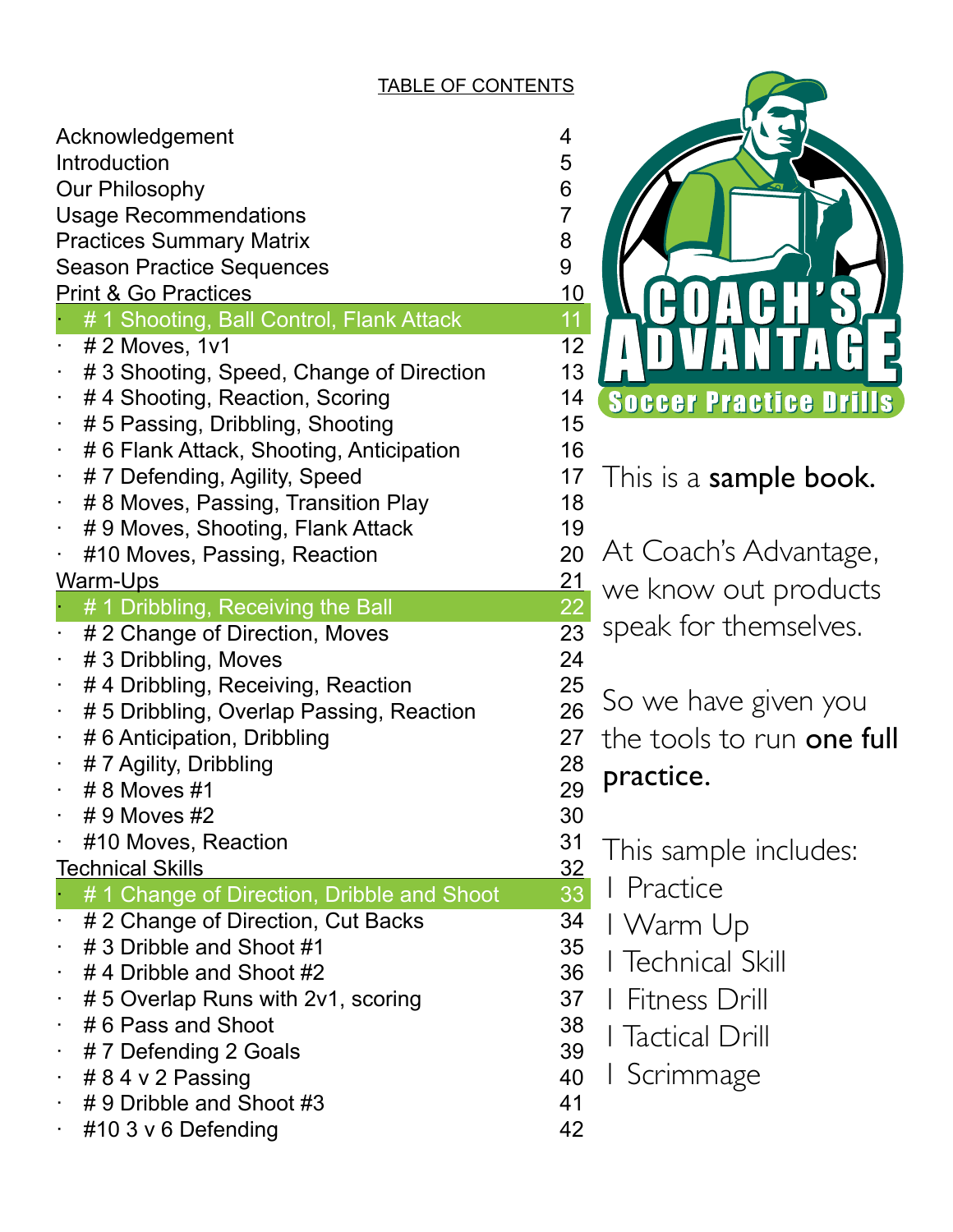## TABLE OF CONTENTS

|                | <b>Fitness Drills</b>                         |                                                 |          |  |
|----------------|-----------------------------------------------|-------------------------------------------------|----------|--|
|                |                                               | # 1 Run-Sprint-Shoot                            | 44       |  |
|                |                                               | # 2 Cooper Test Run                             | 45       |  |
|                | #3 Change of Direction Sprints                |                                                 |          |  |
|                | #4 Reaction Sprints                           |                                                 |          |  |
| $\bullet$      | # 5 Reaction Dribble and Sprints              |                                                 |          |  |
| $\sim$         | #6 Sprints, 1 v 1, Shoot                      |                                                 |          |  |
| ۰.             | #7 Pass, Turn, Sprint, Pass in rectangle      |                                                 |          |  |
| ٠              | # 8 Pass, Turn, Sprint, Pass in Straight Line |                                                 |          |  |
|                | #9 Jump and Shoot                             |                                                 |          |  |
| $\blacksquare$ |                                               | #10 2 v 2 + N, Fast Break                       | 53       |  |
|                | <u>54</u><br><b>Tactical Drills</b>           |                                                 |          |  |
|                |                                               | # 1 Flank Attack with Switching Play            | 55       |  |
|                |                                               | # 2 1 v 1 with Change of Direction              | 56       |  |
| ×.             |                                               | # 3 Fast Break Attack                           | 57       |  |
| $\sim$         |                                               | #4 Fake Defender and Shoot                      | 58       |  |
| ۰,             | # 5 3 v 3 Penetration, Passing, Shooting      |                                                 |          |  |
|                | # 6 Flank Attack #1                           |                                                 |          |  |
| $\bullet$      | #7 Defending 1 v 1                            |                                                 |          |  |
| $\bullet$ .    | #8 Transition Play                            |                                                 |          |  |
| × 1            | # 9 Flank Attack #2                           |                                                 |          |  |
| ٠              | 63<br>64<br>#10 Pass and Follow               |                                                 |          |  |
|                |                                               |                                                 |          |  |
|                | <u>Scrimmages</u>                             | 4 v 2 on 2 Goals                                | 65       |  |
|                | # 1<br># 2                                    | 3 v 3 on 2 Goals                                | 66<br>67 |  |
|                | #3                                            | 4 v 4 on 4 Goals                                | 68       |  |
|                | #4                                            | 4+GK v 4+GK on 2 Goals                          | 69       |  |
|                | #5                                            | 4 y 4 on 4 Goals w.GK                           | 70       |  |
| $\sim$         | #6                                            | 6 y 4 with GK on 3 Goals                        | 71       |  |
| ٠              | # 7                                           | 4 v 2, no Goals                                 | 72       |  |
| $\blacksquare$ | # 8                                           | 5+GK v 5+GK on 2 Goals, 1/2 Field               | 73       |  |
| ٠              | #9                                            | $6+GK$ v $6+GK$ on 2 Goals, $\frac{1}{2}$ Field | 74       |  |
|                | #10                                           | 3 v 3 on 4Goals with GK                         | 75       |  |
|                |                                               |                                                 |          |  |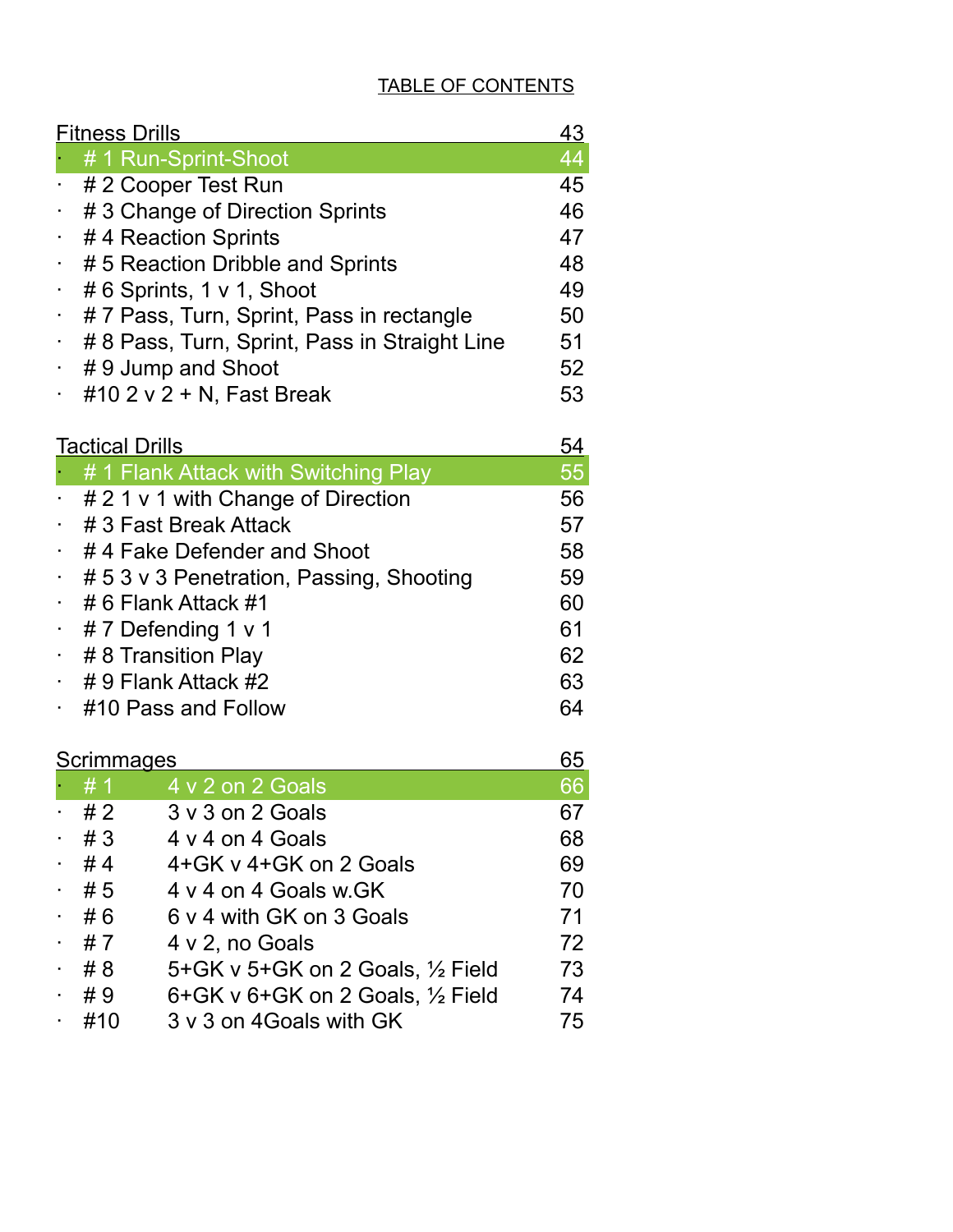

## YOUTH SOCCER PRACTICE # 1

#### Copyright 2001 - 2010 by Sauder Consulting Inc. www.soccerpracticebooks.com **Practice Focus: Shooting, Ball Control, Flank Attack Time: 1.5-2 hrs including arrival/leaving** Players should be busy at all times. If drills keep players inactive, break team into smaller groups and run parallel drills. Warm-Up: Dribbling & Receiving the Ball (30 min) 1. Each player dribbles a ball around field in various sizes of the figure 8 using the same foot . 2. Runners stretch (hold 20 seconds each side, 3 reps/side) 3.In pairs, 10m apart, each pair with a ball. Player throws ball to partner's head and calls "catch" or "head". Partner does opposite of command, heads ball when call is "catch" and vice versa. Alternate. 4. Quad stretch (hold 20 seconds each side, 3 reps/side) 5. In pairs, 15m apart, each pair with a ball. Partner passes ball and calls either "man on" or "turn". "man on" requires one touch pass back , "turn" requires controlling ball, turning, dribble two steps turn again and pass back to partner, calling out either command. 6. Hamstring stretch.(hold 20 seconds each side, 3 reps/side) 7. Heel stretch (hold 20 seconds each side, 3 reps/side) Technical Skill: Change of Direction Dribble and Shoot. (15min)  $-$  &  $XX$  X X X 1 1. X dribbles ball to cone 2. X changes direction and dribbles to opposite cone 3. X changes direction and dribbles diagonally across, wide of the net. 4. X sets up shot with one last touch 5. X shoots and runs to end of opposite line Both lines do drill at same time avoiding collision at center by looking up. 10 m 10 m  $\frac{1}{2}$ 오<br>지 X X X X x 4 1 3 2 5 Fitness Drill: Run-Sprint-Shoot. (15 min)  $\frac{\mathsf{X}}{\mathsf{S}}$ 오<br>지 X X X X  $X$   $X$   $X$   $X$   $\cdot$ 7 m 5m 7 m 1 2 3 4 5 6 X  $X \mid \frac{1}{\infty}$  X  $X \longleftarrow \mathbb{R}$ 7 1. X half sprints to second cone 2. X sidesteps to cone across 3. X runs backwards to 4th cone 4. X sidesteps to cone 1 5. X sprints to ball 6. X shoots ball on target 7. X sprints to back of other line Both lines do drill at same time, avoiding collisions. Coach/helper replaces ball for next shot Tactical Drill: Flank Attack with Switching Play. (30 min) | Scrimmage: 4 v 4 on 2 goals. (30 min) Choose 4v.4 small games and set up small fields. Vary rules as to number of touches ,player position, moves.etc. before goal can be scored. Or objective. GK  $_{\rm g}$ A1  $\mathsf{A}2$ A B A B A  $A_{\alpha}$   $\beta$ B1 B2 B B B B | A *|* B 1 2 A1/A2 & B1/B2 stay in their lanes and cannot be challenged. Teams must play into a wide lane (1) before they can score. Encourage teams to switch play (2) to stretch the defense. Play full field scrimmage with a particular tactical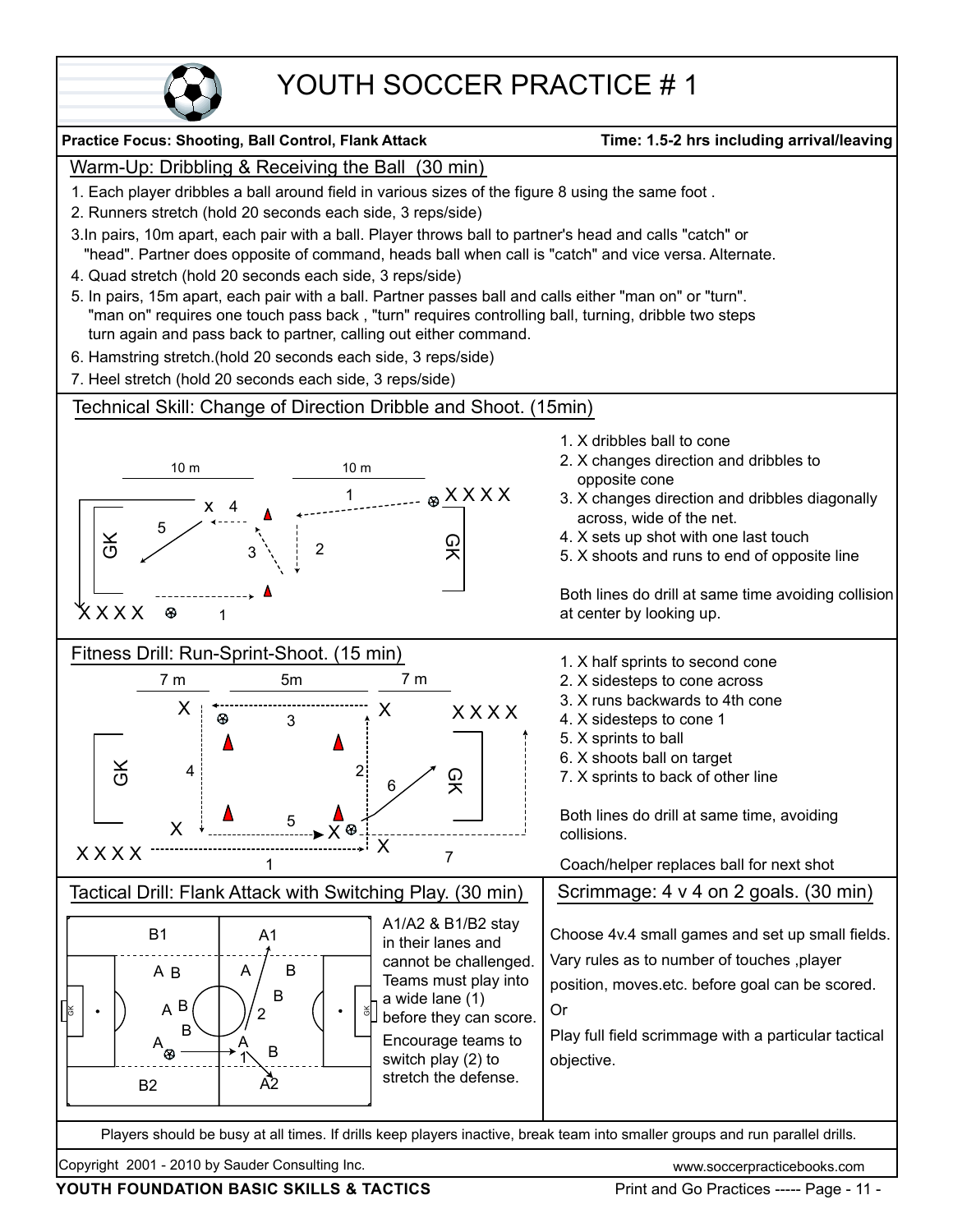

- 1. Each player dribbles a ball around field in various sizes of the figure 8 using the same foot .
- 2. Runners stretch (hold 20 seconds each side, 3 reps/side)
- 3.In pairs, 10m apart, each pair with a ball. Player throws ball to partner's head and calls "catch" or "head". Partner does opposite of command, heads ball when call is "catch" and vice versa. Alternate.
- 4. Quad stretch (hold 20 seconds each side, 3 reps/side)
- 5. In pairs, 15m apart, each pair with a ball. Partner passes ball and calls either "man on" or "turn". "man on" requires one touch pass back , "turn" requires controlling ball, turning, dribble two steps turn again and pass back to partner, calling out either command.
- 6. Hamstring stretch.(hold 20 seconds each side, 3 reps/side)
- 7. Heel stretch (hold 20 seconds each side, 3 reps/side)

#### Coaching Points/Progression

1. Dribbling:

Start players with a "number 8" large enough to keep control of the ball while moving. Then increase dribbling speed and make the circles smaller. Encourage switching between inside and outside of foot when dribbling.

2. Passing:

On the one touch pass back, the passer needs to call out command to partner right away. That may be challenging - in that case only have a command after the "turn" move. Ensure that the players call out the command in a timely manner giving the receiver enough time to react. As the drill gets easier to execute, reduce the time to react to the command.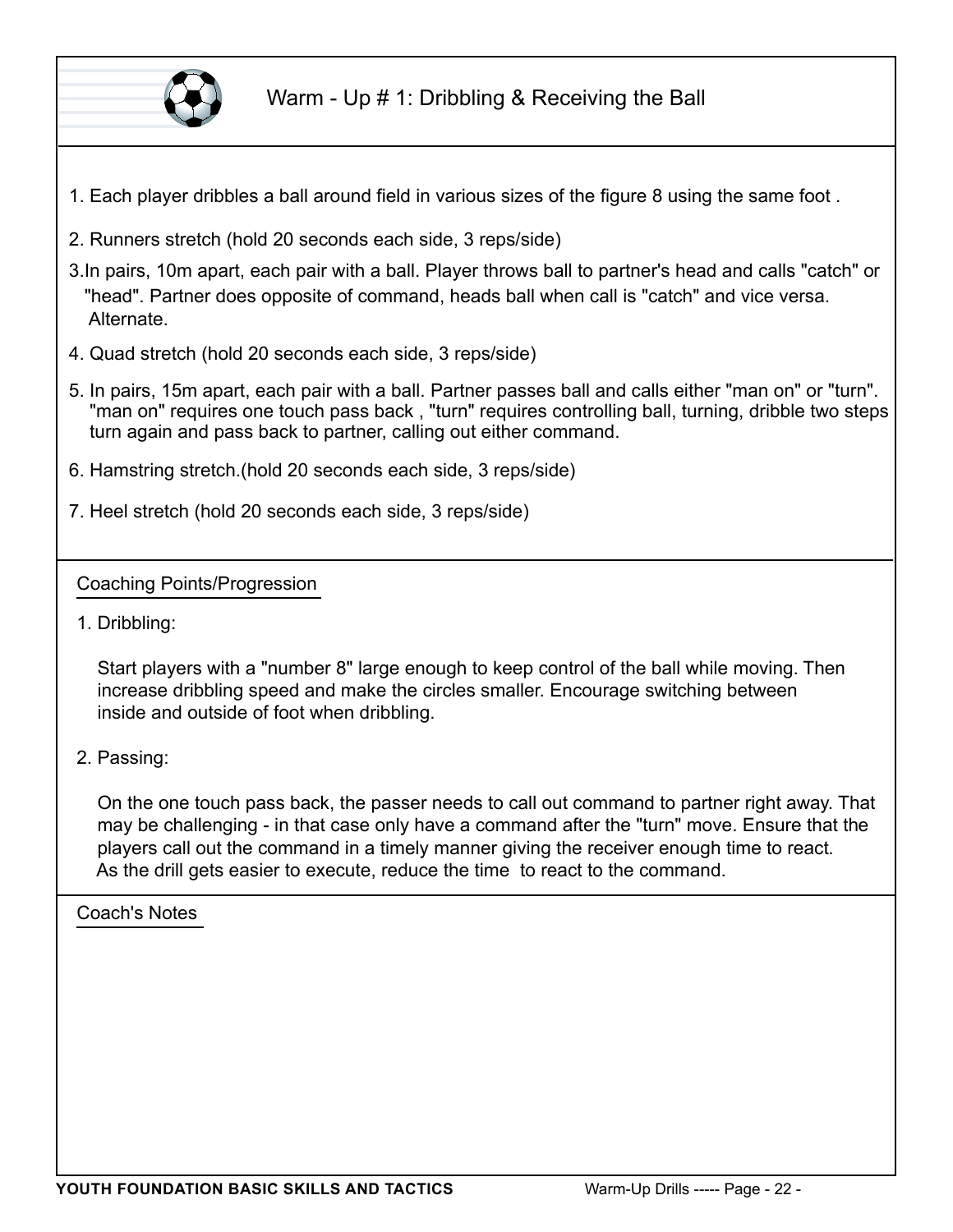



- 1. X dribbles ball to cone
- 2. X changes direction and dribbles to opposite cone
- 3. X changes direction and dribbles diagonally across, wide of the net.
- 4. X sets up shot with one last touch
- 5. X shoots and runs to end of opposite line

Both lines do drill at same time avoiding collision at center by looking up.

#### Coaching Points/Progression

- 1. Ask players to dribble as close to cones as possible without ball touching cone.
- 2. Get right up to first cone and make a sharp cut with inside foot (right footed dribble).
- 3. At the second cone, cut the ball inside with outside of foot.
- 4. Back at the first cone (step 3-4) cut back with inside foot.
- 5. The final (4) touch prior to shot should have the ball angled towards the direction of the shot (goal) and set up the ball such that the player can strike the ball with the next step.
- 6. Aim the shot for the far post.
- 7. When players are executing the dribble well, progress as follows:
	- a. dribble with both feet and alternating inside/outside of foot.
	- b. speed up dribbling speed.
	- c. dribble with head up looking at other players and goal while controlling ball close.
- 8. Make sure players look up at their target before taking the shot.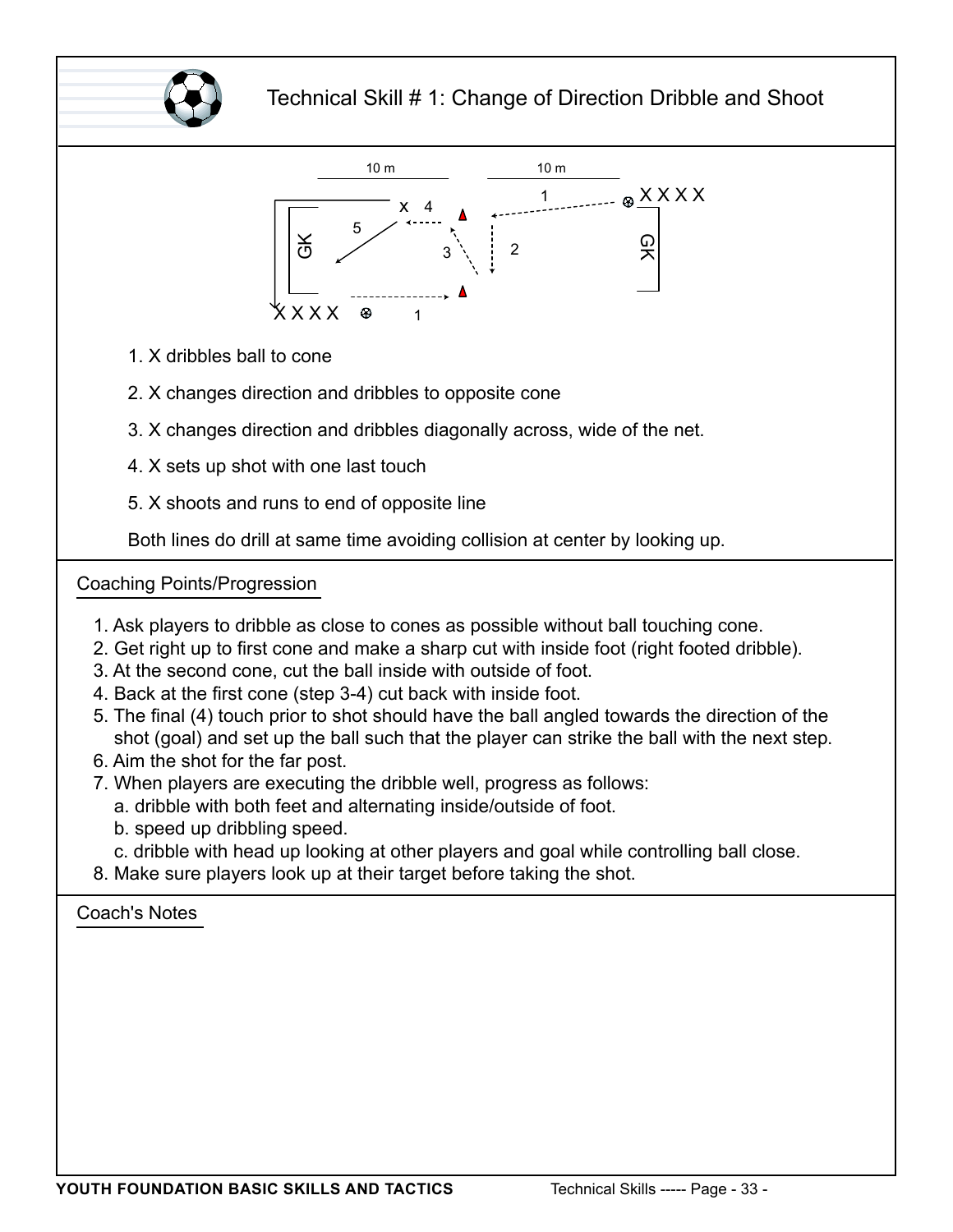



- 1. X half sprints to second cone
- 2. X sidesteps to cone across
- 3. X runs backwards to 4th cone
- 4. X sidesteps to cone 1
- 5. X sprints to ball
- 6. X shoots ball on target
- 7. X sprints to back of other line

Coach/helper replaces ball for next shot

Both lines do drill at same time, avoiding collisions.

Coaching Points/Progression

- 1. Sidestep (2) means facing goal while shuttling across.
- 2. While running backwards players can look over their shoulder to keep straight.
- 3. Aim shot at far post and keep it low.
- 4. To keep the drill moving have a supply of balls at the shooting position and a person placing a new ball for the next player.
- 5. You can adjust the running and shooting distance to suit your team's abilities.
- 6. Instead of a shot, you can throw the ball for a header (GK can do this).
- 7. This drill also helps goalies, so make sure they play the angle properly.
- 8. Time the running such that the goalkeeper has time to reset before the next shot.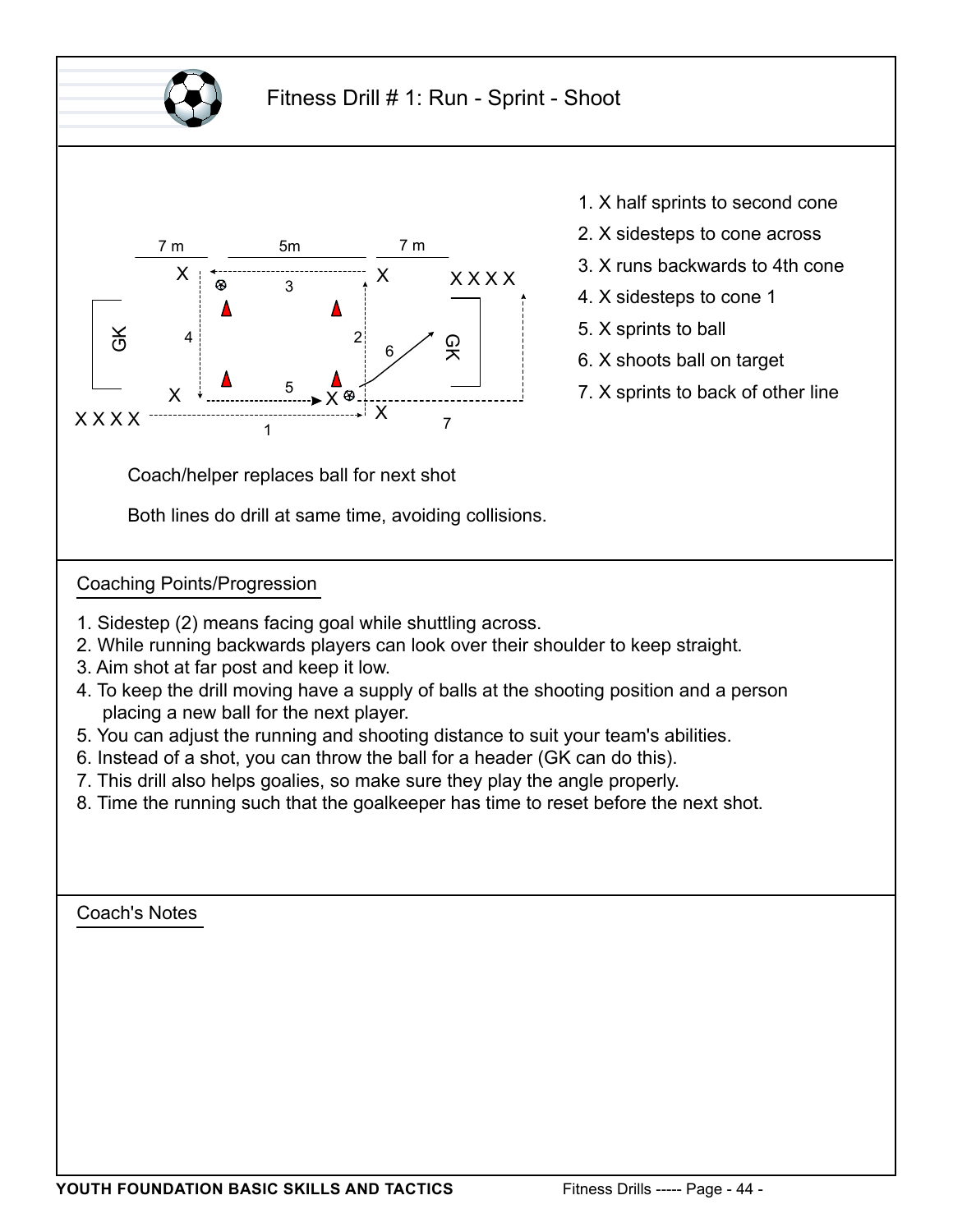

### Tactical Drill # 1: Flank Attack with Switching Play



A1/A2 & B1/B2 stay in their lanes and cannot be challenged.

Teams must play into a wide lane (1) before they can score.

Encourage teams to switch play (2) to stretch the defense.

#### Coaching Points/Progression

- 1. Line up your teams with players in positions they usually play.
- 2. When switching the play, ask to do the switch in two passes. You can adjust this based on the ability and strength (for long passes) of your team.
- 3. Progression options:
	- a. allow the wide players to leave their lanes after they pass the ball out.
	- b. allow all lane players to play out and only ask one player to run into the lane if they want the ball. This requires lots of communication.
	- c. allow players to be challenged in the lanes.

The critical success factor of this drill is to play the ball into the lanes fast and then generate a scoring chance quickly through a dribble and cross, or a direct diagonal cross. Players not in lanes must make the runs to receive passes and crosses.